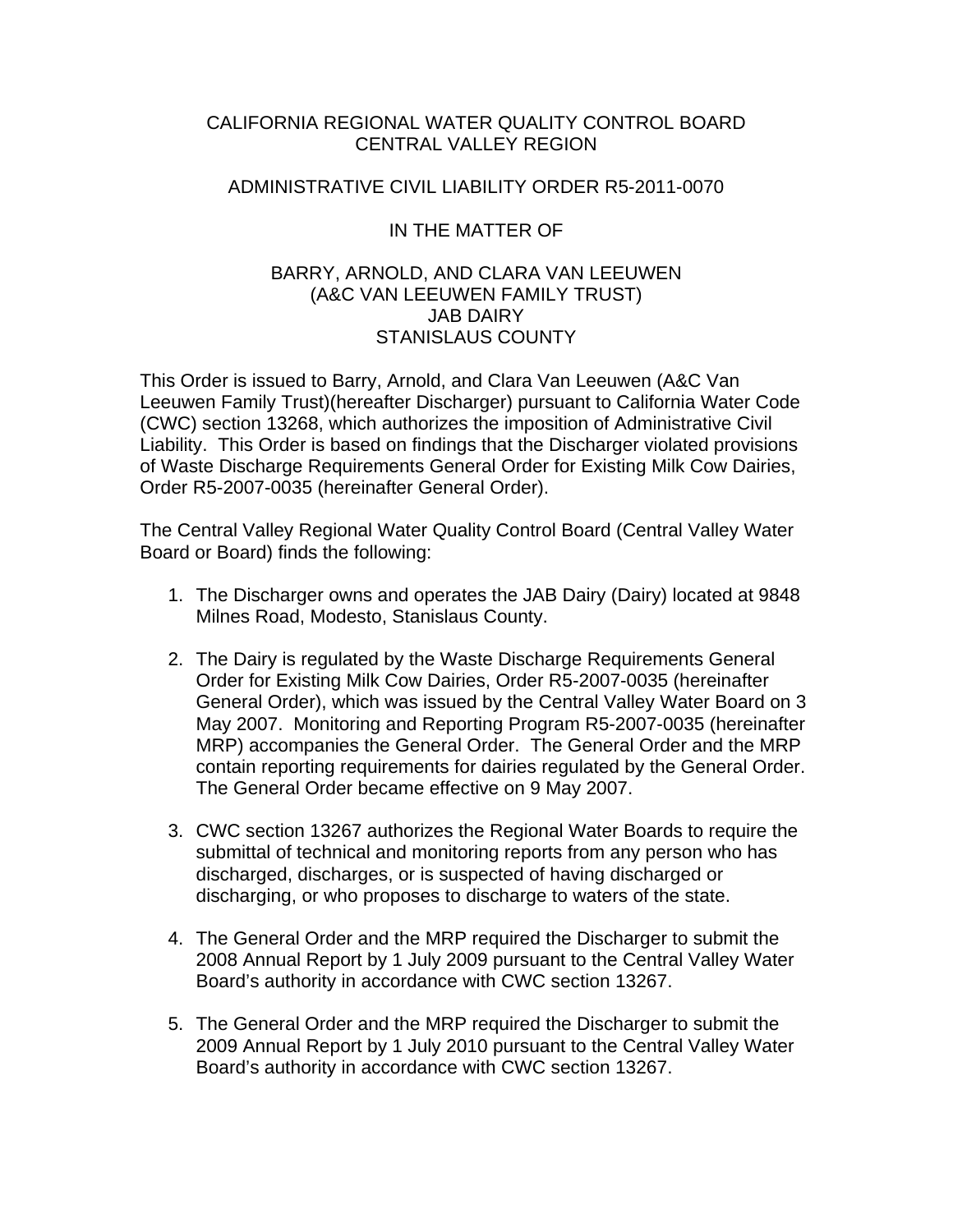ADMINISTRATIVE CIVIL LIABILITY ORDER R5-2011-0070  $\qquad$  - 2 -BARRY, ARNOLD, AND CLARA VAN LEEUWEN (A&C VAN LEEUWEN FAMILY TRUST) JAB DAIRY STANISLAUS COUNTY

- 6. The General Order and MRP required the Discharger to submit a Waste Management Plan by 1 July 2009 pursuant to the Central Valley Water Board's authority in accordance with CWC section 13267. However, the General Order was amended by Order No. R5-2009-0029 to extend the deadline to submit the Waste Management Plan to 1 July 2010 in order to give enrollees additional time to submit this plan.
- 7. The General Order and 22 June 2010 13267 Order issued to the Discharger by the Executive Officer directed the Discharger to submit an acceptable groundwater monitoring well installation and sampling plan (MWISP) to the Central Valley Water Board by 30 September 2010.
- 8. The Discharger violated CWC section 13267 by failing to submit the 2008 Annual Report required by the General Order and MRP by the required deadline of 1 July 2009.
- 9. The Discharger violated CWC section 13267 by failing to submit the 2009 Annual Report and Waste Management Plan required by the General Order and MRP by the required deadline of 1 July 2010.
- 10. The Discharger violated CWC section 13267 by failing to submit the MWISP required by the General Order and 22 June 2010 13267 Order by the required deadline of 20 September 2010.
- 11. The Central Valley Water Board staff issued Notices of Violation for the 2008 Annual Report on 27 July 2009 and for the 2009 Annual Report and Waste Management Plan on 2 September 2010 for the delinquent reports stating they had not been received and requested that they be submitting as soon as possible.
- 12. On 5 May 2011, the Executive Officer issued Administrative Civil Liability Complaint (Complaint) No. R5-2011-0543 to the Discharger recommending that the Central Valley Water Board assess the Discharger an administrative civil liability in the amount of \$23,700 pursuant to CWC section 13268 for the failure to submit the 2008 Annual Report, the 2009 Annual Report, the Waste Management Plan, and the MWISP.
- 13. A Hearing Panel composed of three members of the Central Valley Water Board held a hearing on this matter in Rancho Cordova on 20 July 2011. The Hearing Panel recommended that civil liability should be imposed upon the Discharger in the amount of \$23,700.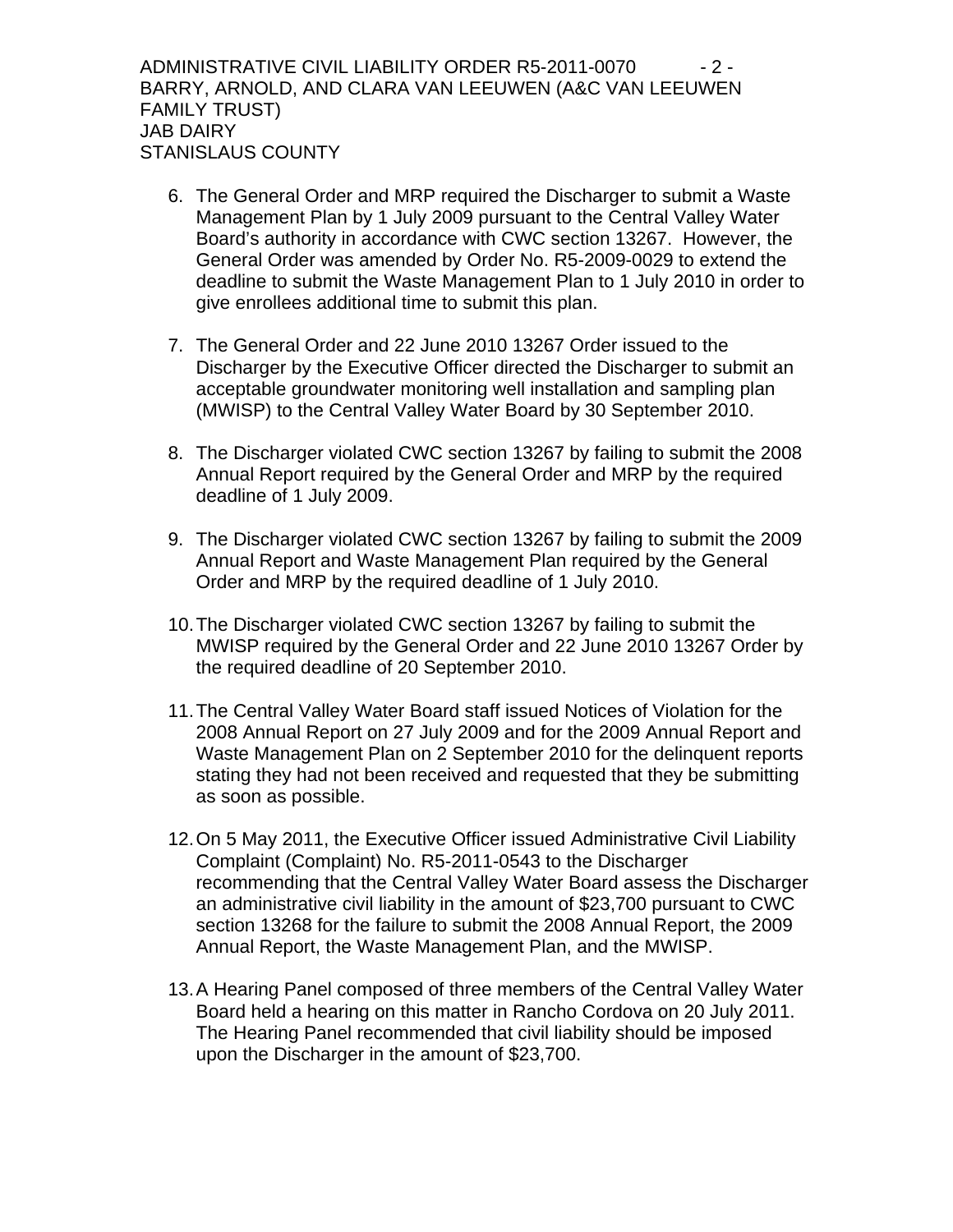ADMINISTRATIVE CIVIL LIABILITY ORDER R5-2011-0070  $\qquad \qquad$  - 3 -BARRY, ARNOLD, AND CLARA VAN LEEUWEN (A&C VAN LEEUWEN FAMILY TRUST) JAB DAIRY STANISLAUS COUNTY

- 14. Upon considering the Hearing Panel's report and making an independent review of the record, the Central Valley Water Board during its meeting on 13 October 2011 adopted the findings of the Hearing Panel's report as its own and upheld the imposition of the Hearing Panel's proposed administrative civil liability on the Discharger. Therefore, the Central Valley Water Board has determined that civil liability should be imposed upon the Discharger in the amount of \$23,700.
- 15. Issuance of this Administrative Civil Liability Order to enforce CWC Division 7, Chapter 5.5 is exempt from the provisions of the California Environmental Quality Act (Pub. Resources Code § 21000 et seq.), in accordance with California Code of Regulations, title 14, section 15321(a)(2).
- 16. This Order is effective and final upon issuance by the Central Valley Water Board. Payment must be received by the Central Valley Water Board no later than thirty (30) days from the date on which this Order is issued.
- 17. In the event that the Discharger fails to comply with the requirements of this Order, the Executive Officer or her delegee is authorized to refer this matter to the Attorney General's Office for enforcement.
- 18. Any person aggrieved by this action of the Central Valley Water Board may petition the State Water Board to review the action in accordance with CWC section 13320 and California Code of Regulations, title 23, sections 2050 and following. The State Water Board must receive the petition by 5:00 p.m., 30 days after the date that this Order becomes final, except that if the thirtieth day following the date that this Order becomes final falls on a Saturday, Sunday, or state holiday, the petition must be received by the State Water Board by 5:00 p.m. on the next business day. Copies of the law and regulations applicable to filing petitions may be found on the Internet at:

[http://www.waterboards.ca.gov/public\\_notices/petitions/water\\_quality](http://www.waterboards.ca.gov/public_notices/petitions/water_quality) or will be provided upon request.